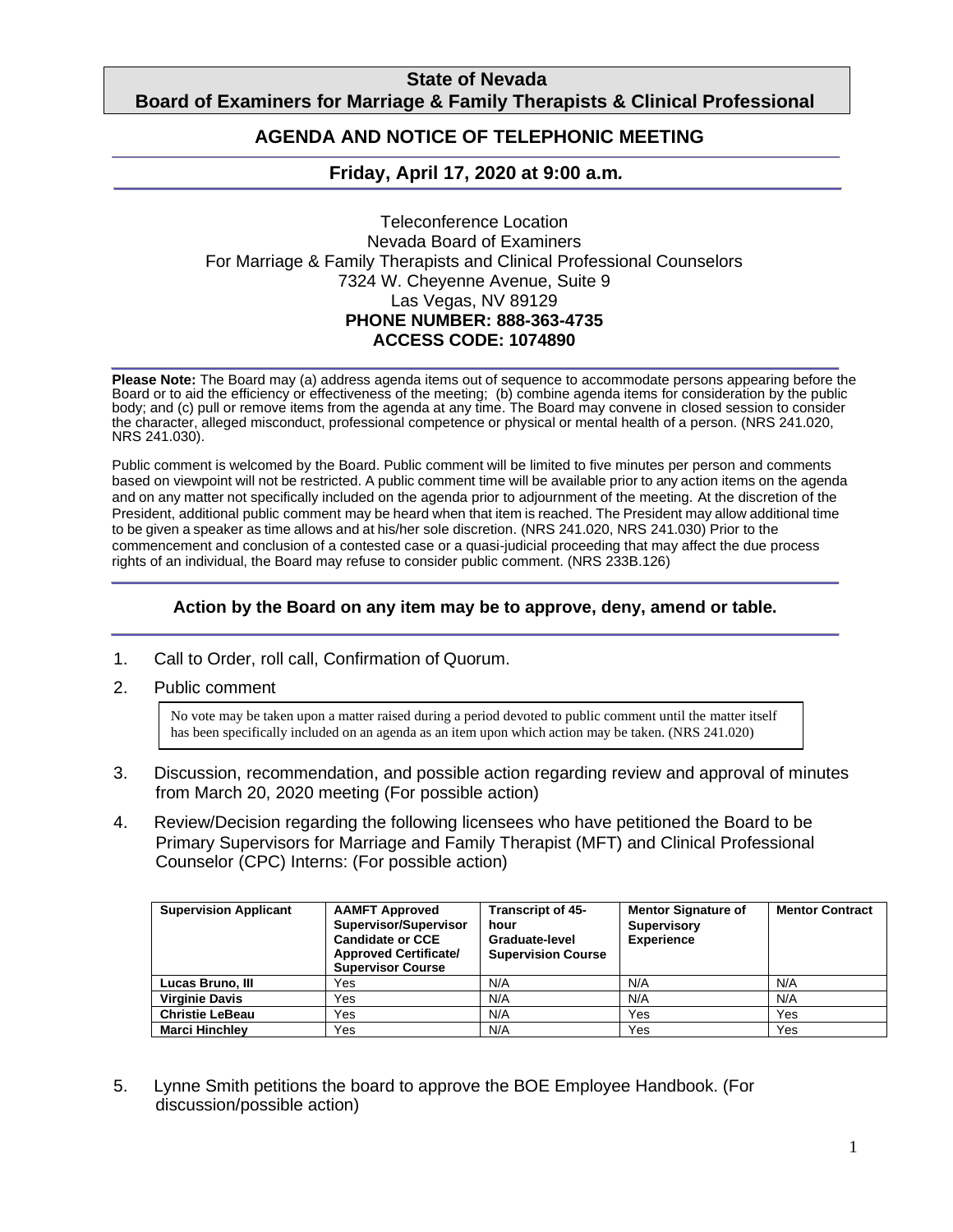- 6. Lynne Smith petitions the board to approve the board office's participation in a QSEHRA plan for health benefits for full-time employees. (For discussion/possible action)
- 7. Steve Nicholas petitions the Board to consider the Psychology Board's statements regarding clinical training recordings as part of medical records and how it pertains to our licensees. (For discussion/possible action)
- 8. Disciplinary Matter Recommendation for Dismissal (For possible action)
	- a. Case No. NV11MFT011
	- b. Case No. NV11MFT014
	- c. Case No. NV11MFT016
	- d. Case No. NV12MFT002
	- e. Case No. NV12MFT008
	- f. Case No. NV12MFT009
	- g. Case No. NV14MFT003
	- h. Case No. NV14MFT016
	- i. Case No. NV15MFT001
	- j. Case No. NV15MFT002
	- k. Case No. NV15MFT007
	- l. Case No. NV15MFT019
	- m. Case No. NV15MFT023
	- n. Case No. NV15MFT024
	- o. Case No. NV16MFT011
	- p. Case No. NV19MFT007
- 9. Report from President (Advisement)
- 10. Report from Complaints Investigator (Advisement)
- 11. Report from Treasurer (Advisement)
- 12. Report from Executive Director (Advisement)
- 13. Report from Senior Deputy Attorney General Henna Rasul (Advisement)
- 14. Discussion regarding future agenda items and possible future meeting dates:
	- a) Friday, May 15<sup>th</sup> @ 9:00 AM (Public Hearing)
	- b) Friday, June  $19<sup>th</sup>$  @ 9:00 AM (Public Hearing)
- 15. Public comment.

No vote may be taken upon a matter raised during a period devoted to public comment until the matter itself has been specifically included on an agenda as an item upon which action may be taken. (NRS 241.020)

- 16. Board member comments
- 17. Adjournment (For possible action)

Anyone desiring additional information including meeting materials may contact Dr. Lynne Smith at